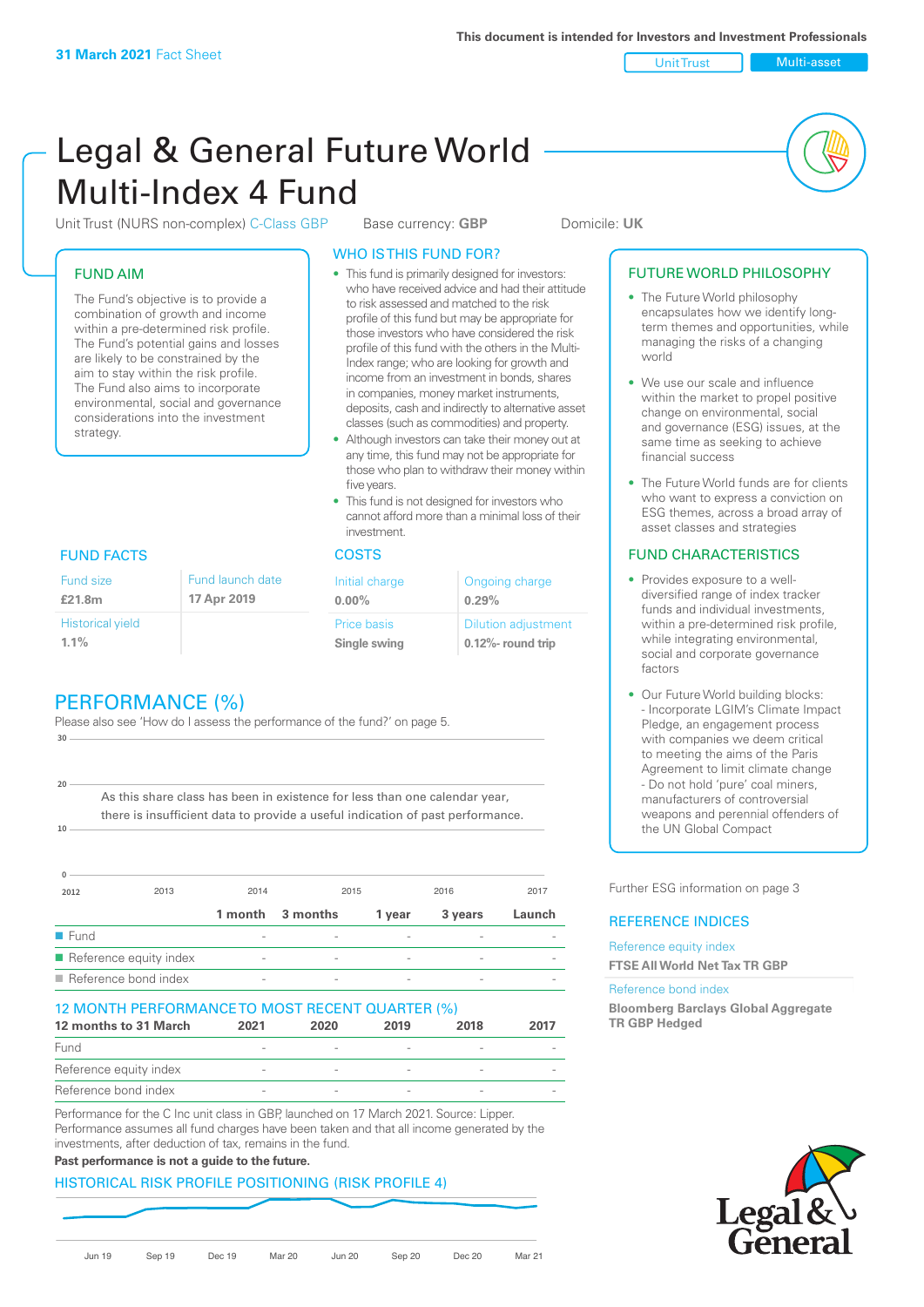Unit Trust (NURS non-complex) C-Class GBP

## PORTFOLIO BREAKDOWN

All data source LGIM unless otherwise stated. Totals may not sum due to rounding.





#### FUND MANAGERS

The fund managers have responsibility for managing the multi-index fund range. They are part of the Multi-Asset Funds (MAF) team in LGIM. This team focuses on designing and managing multi-asset funds that are tailored to match the specific objectives of various client types. The team sits within a wider Asset Allocation team which combines both depth of experience with a broad range of expertise from different fields, including fund management, investment consulting and risk management roles.

# TOP 10 HOLDINGS (%)

| L&G FW ESG Developed Equity Index Fund                     | 21.3 |
|------------------------------------------------------------|------|
| L&G FW ESG UK Equity Index Fund                            | 9.5  |
| <b>L&amp;G UK ESG Corporate Bonds ETF</b>                  | 7.0  |
| Cash                                                       | 6.5  |
| L&G Global Infrastructure Index Fund                       | 5.0  |
| L&G Future World Global Credit Fund                        | 5.0  |
| L&G ESG Eemerging Markets Government Bond (USD) Index Fund | 4.5  |
| L&G Global Inflation Linked Bond Index Fund                | 4.0  |
| L&G Japan Index Trust                                      | 3.8  |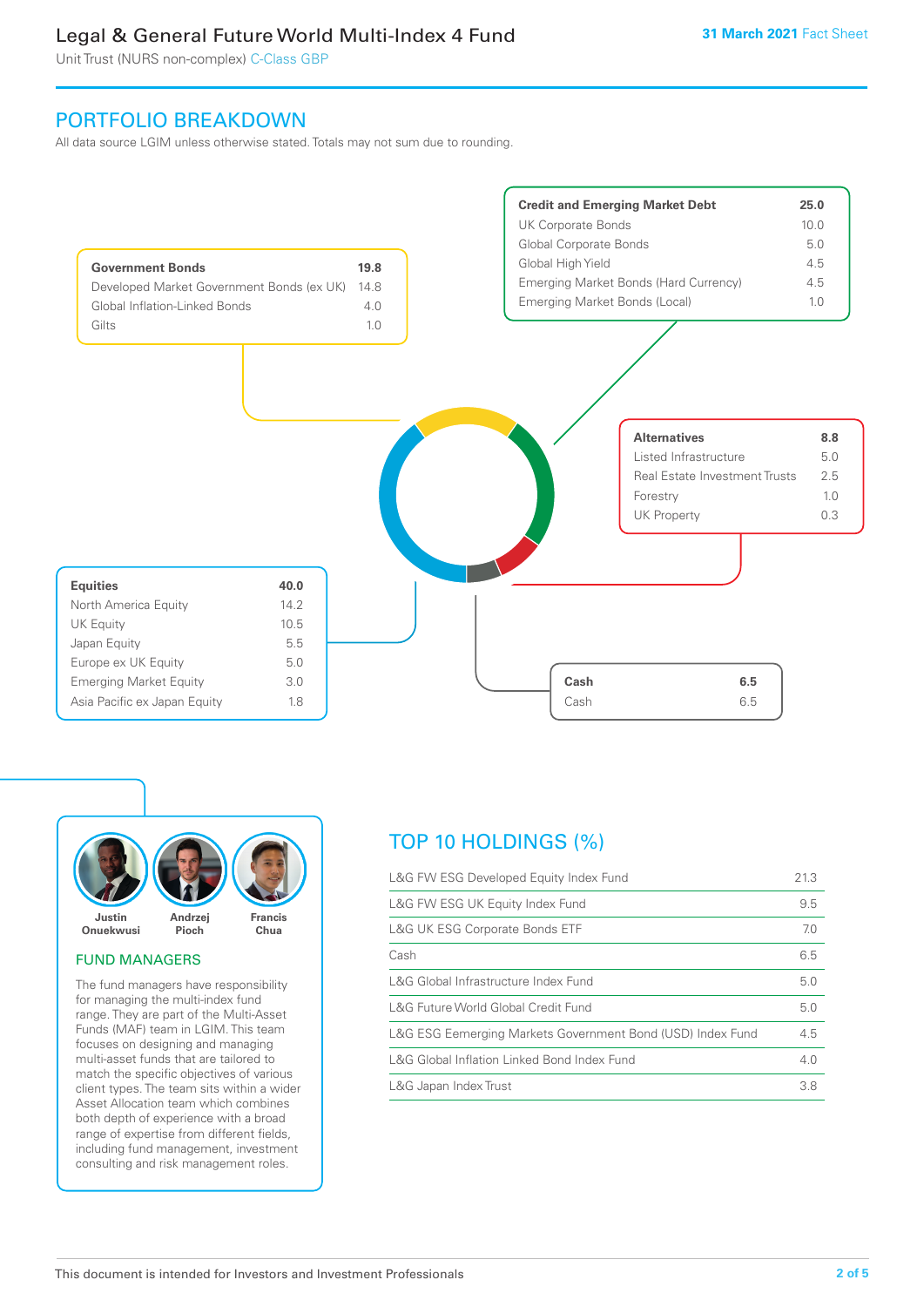Unit Trust (NURS non-complex) C-Class GBP

**53**

ESG score of comparator

# ESG COMMITMENT

**/100 /100**

From diesel emissions to oil spills, there have been many tangible examples in recent years of how failures in the way companies are run can have a harmful impact on the environment, society and investor returns. We believe responsible investing can mitigate the risk of such outcomes and has the potential to improve returns through the integration of environmental, social and governance (ESG) considerations, active ownership and longterm thematic analysis.

#### ESG SCORE

We score companies based on environmental, social and governance factors. The ESG Score is aligned to our engagement and voting activities. As a result, this portfolio has an aggregate ESG Score of **56** versus a mainstream comparator of **53**.

ESG scores and carbon metrics are calculated for the portion of the portfolio that invests in LGIM's Future World funds.



#### ENVIRONMENTAL PERFORMANCE

Carbon dioxide (CO2) is the most significant contributor to greenhouse gas emissions which are driving climate change. Compared to the unadjusted comparator, the fund will have a different exposure to current and future sources of carbon dioxide emissions.



**56**

ESG score of fund

**60%** Lower carbon reserves intensity than the unadjusted comparator

൘

**Equivalent to 3,471 barrels of oil**

#### CARBON RESERVES

Carbon reserves are fossil fuels (coal, oil and gas) which, if burnt, will become the carbon emissions of the future. To meet global climate change targets, the unabated use of fossil fuels is expected to decline over time.

The figures below are a measure of the size of carbon reserves held by the fund's underlying companies.

**1,114**  Fund **2,802 Comparator** 

**Tonnes of CO2 ei per \$1 million of market capitalisation**

The fund has **60%** lower carbon reserves intensityii compared to the unadjusted comparator. The difference in carbon reserves intensity means that for every \$1 million invested in the fund, the exposure to fossil fuels through the underlying companies is reduced by an amount equivalent to **3,471 barrels of oil**<sup>iii</sup>, compared to having invested in the unadjusted comparator.



**40%** Lower carbon emissions intensity than the unadjusted

comparator

CARBON EMISSIONS

Following the global Paris Agreement on climate change, companies in all sectors are expected to reduce their emissions to prepare and adapt for a low-carbon economy.

**88**  Fund **147 Comparator** 

**Tonnes of CO2 e per \$1 million of sales**

The fund has **40%** lower carbon emissions intensity compared to the unadjusted comparator. Carbon emissions intensity describes the relationship between the carbon emissions of a company and its salesiv

The difference in carbon emissions intensity means that the fund has selected companies where, for the same level of sales, the associated emissions<sup>v</sup> are lower by 40% compared to the unadjusted comparator<sup>vi</sup>.



For further information please go to www.lgim.com/esginfo Ø

**The comparator for this fund is a bespoke asset-weighted blend\* of Solactive market-capitalisation indices in equities and credit. \*The blend will evolve over time in line with the actual asset allocation of the multi-asset fund.**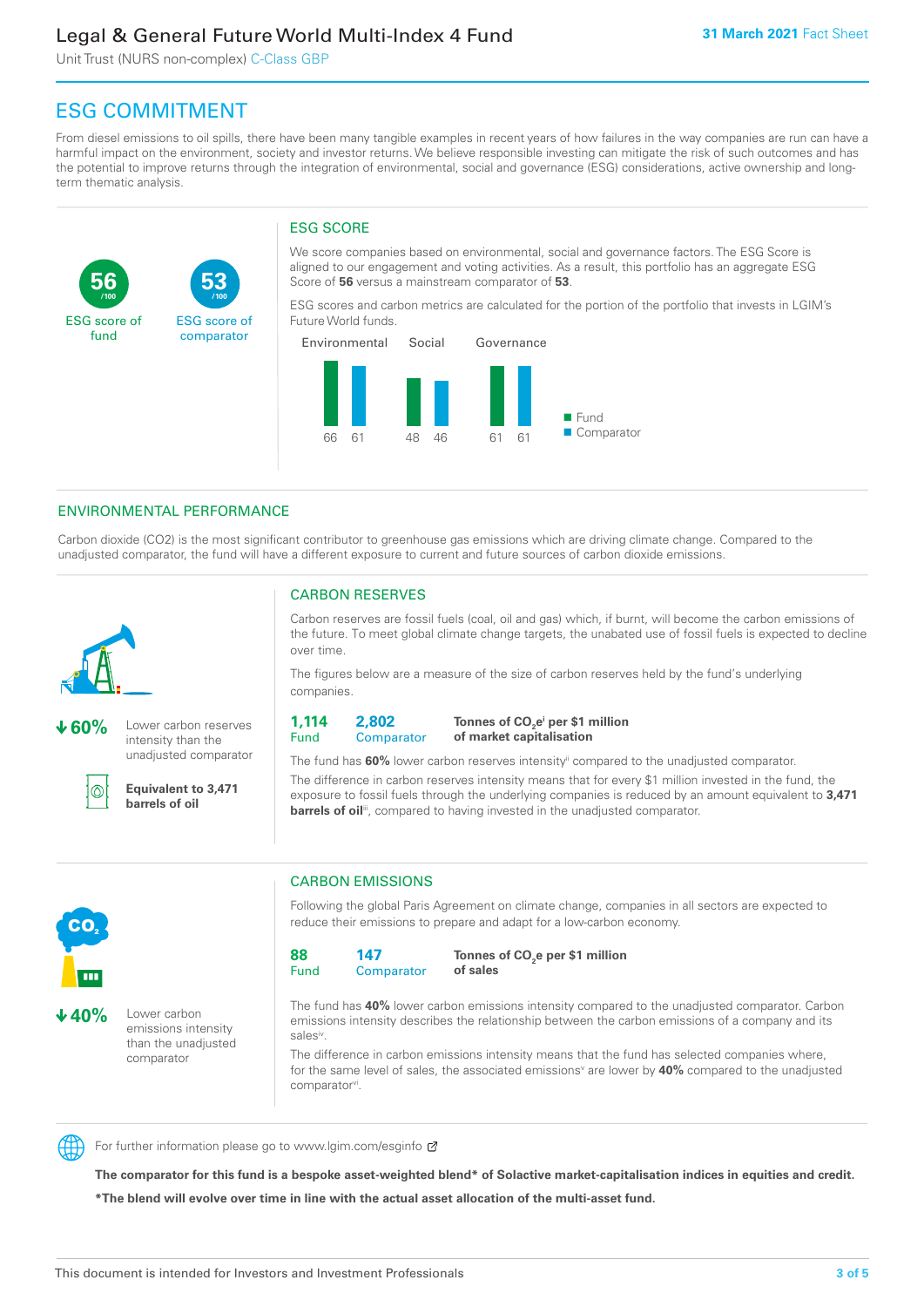Unit Trust (NURS non-complex) C-Class GBP

#### **NOTES**

 $^\mathrm{i}$  Carbon dioxide equivalent (CO<sub>2</sub>e) is a standard unit to compare the emissions of different greenhouse gases.

<sup>ii</sup> The carbon reserves intensity of a company captures the relationship between the carbon reserves the company owns and its market capitalisation. The carbon reserves intensity of the overall fund reflects the relative weights of the different companies in the fund.

iii We consider one barrel of oil equivalent to 0.425 tonnes of CO<sub>2</sub>e, based on International Energy Agency and Intergovernmental Panel on Climate Change guidelines.

#### iv The choice of this metric follows best practice recommendations from the **Task Force on Climate-related Financial Disclosures**.

v Data on carbon emissions from a company's operations and purchased energy is used.

vi This measure is the result of differences in the weights of companies between the index or the fund and the comparator, and does not depend on the amount invested in the fund. It describes the relative 'carbon efficiency' of different companies in the comparator (i.e. how much carbon was emitted per unit of sales) or in the fund, not the contribution of an individual investor in financing carbon emissions.

We use a proxy comparator to represent a typical comparable universe for this fund.

**HSBC:** Source: HSBC Bank Plc. ("HSBC") – HSBC Climate Solutions Database. All rights in the HSBC Climate Solutions Database and data content therein are vested in HSBC. Neither HSBC, nor its affiliates accept any liability for the accuracy or completeness of the HSBC Climate Solutions Database. No further distribution of HSBC data is permitted without HSBC's express written consent.

**Trucost:** Source: S&P Trucost Limited © Trucost 2019. All rights in the Trucost Data and Reports vest in Trucost and/or its licensors. Neither Trucost, nor its affiliates, nor its licensors accept any liability for any errors, omissions or interruptions in the Trucost Data and/or Reports. No further distribution of the Data and/or Reports is permitted without Trucost's express written consent.

**Sustainalytics:** Part of this publication may contain Sustainalytics proprietary information that may not be reproduced, used, disseminated, modified nor published in any manner without the express written consent of Sustainalytics. Nothing contained in this publication shall be construed as to make a representation or warranty, express or implied, regarding the advisability to invest in or include companies in investable universes and/or portfolios. The information is provided "as is" and, therefore Sustainalytics assumes no responsibility for errors or omissions. Sustainalytics cannot be held liable for damage arising from the use of this publication or information contained herein in any manner whatsoever.

The calculations above rely on third party data provided at a point in time that may not cover the entirety of the fund's investments or the fund's comparator. As a result, what we report may change as third party data changes and may also differ from other third party calculations.

**Refinitiv:** Source: Refinitiv ESG